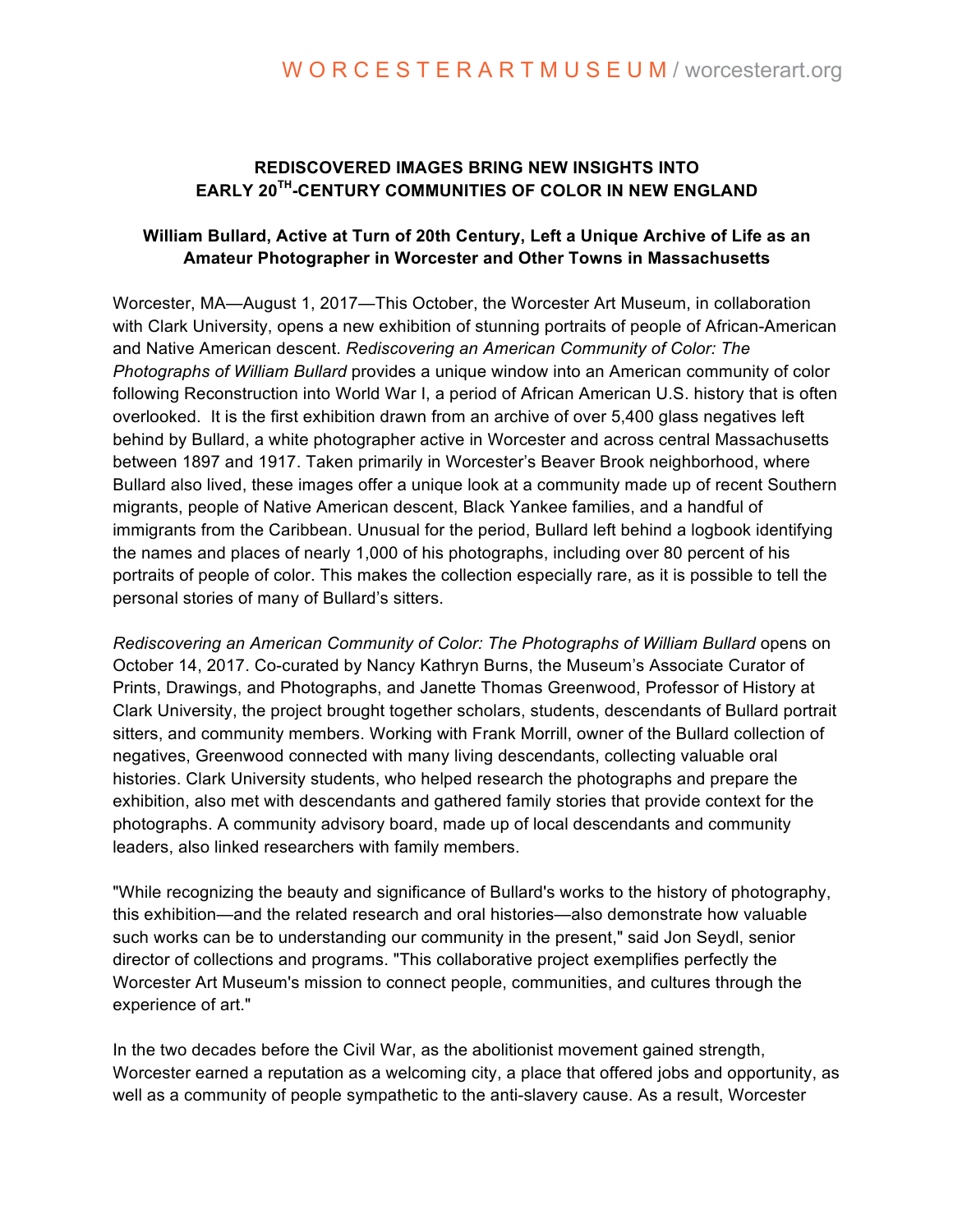continued to draw migrants during and after the Civil War, especially among African-Americans from the South who were looking for new opportunities in the North. However, like many northern communities that saw an influx of outsiders, Worcester had become a far less welcoming place by the time Bullard took his photos, with an informal color bar in local industry that kept most people of color in service occupations. Despite discrimination and few resources, people of color built a strong and lively community, which is captured in Bullard's portraits. Contemporaneous with the "New Negro" movement—which sought to reframe the post-Civil War and post-slavery identity of African-Americans by constructing a new, progressive, and cultured public identity—Bullard's images depict confident and well-dressed citizens, and with many of the same fashionable accessories—like bicycles and riding attire—consistent with representations of white Americans of the same period.

For example, thirty-six of Bullard's negatives capture members of the Perkins family, the largest single family represented among his photographs. Edward and Celia Perkins and their children and other family members acquired land in their native South Carolina after the Civil War but, in the economic decline that followed Reconstruction, they were forced to sell their land. The Perkins's made the decision to move to Worcester, joining Celia's sister, Mary Stroyer, who was already established there, and eventually brothers and sisters, nieces and nephews followed. The images captured by Bullard celebrate their reconstituted family safely in Worcester.

"William Bullard's photographs show everyday people in their own settings, in their front yards, back yards, and parlors, capturing an important moment in their history and ours," according to Nancy Kathryn Burns. "While posed, many of his sitters demonstrate agency in the way they chose to engage with the camera. The fact that Bullard was a neighbor to so many of the people photographed, likely informs the more relaxed demeanor of several sitters, despite the fact that he was white. As much as they tell us about the subjects, they also speak to the popularization of photography among people of color at the turn of the century. Bullard's work is an important connecting thread in the history of early twentieth century American vernacular photography."

Janette Thomas Greenwood noted that "The stories behind many of William Bullard's portraits tell a fundamentally American narrative, one in which people decide to leave behind an 'old world' and seek new opportunities. His images reveal much about their success in raising families and creating new communities, and in particular how so many families accomplished this in the growing city of Worcester, Massachusetts. Today, Worcester continues to be a small but diverse city, making Bullard's photographs strikingly relevant and a reminder of how much that diversity adds to the strength of our community."

*Rediscovering an American Community of Color: The Photographs of William Bullard* includes 80 prints made from Bullard's glass negatives: 82 portrait prints. The negatives were printed in 2016 by John Marcy of 21st Editions, South Dennis, Massachusetts, under the supervision of the Worcester Art Museum.

Organized in partnership with Clark University, *Rediscovering an American Community of Color* is generously supported in part by grants from the Massachusetts Foundation for the Humanities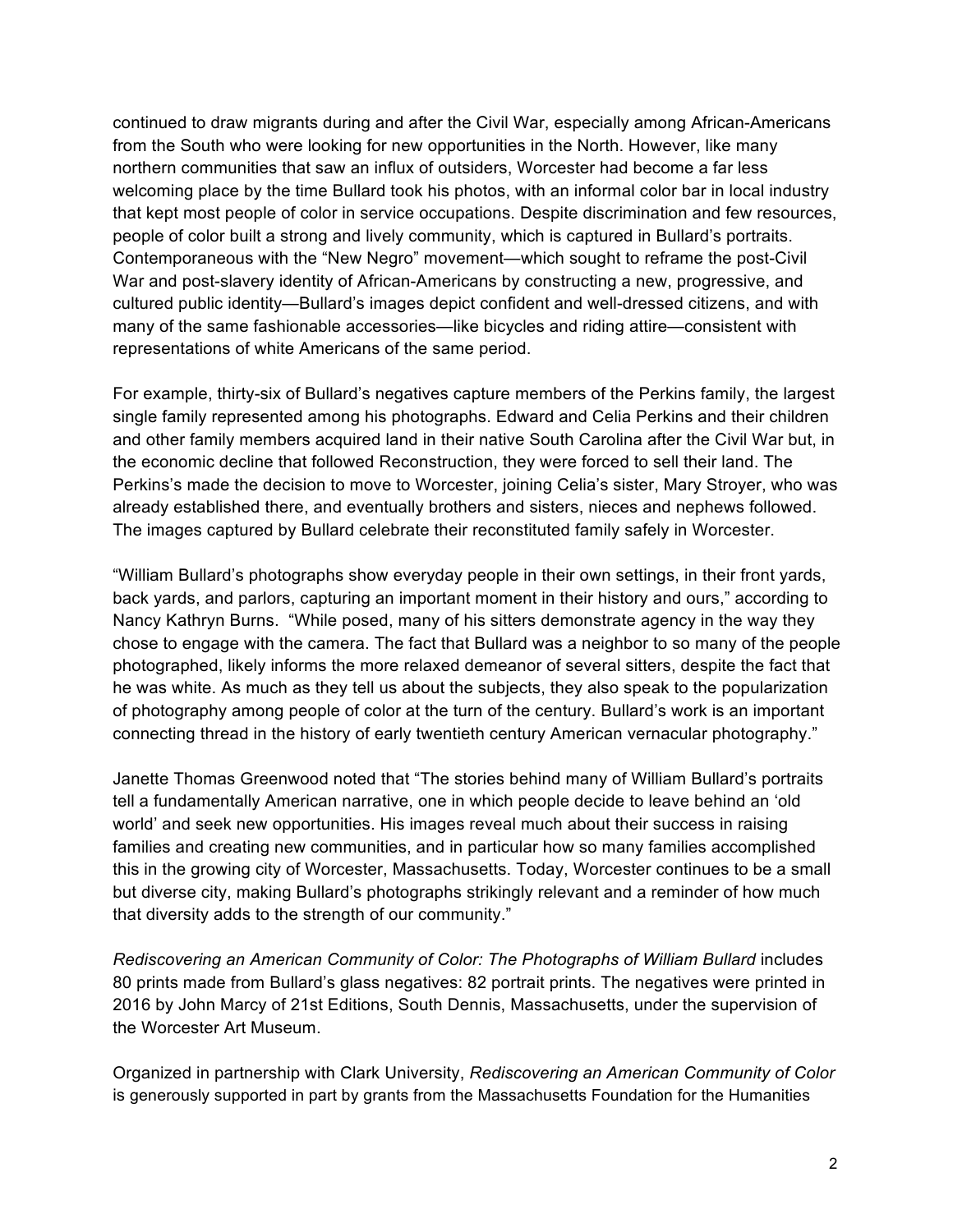and the McMillan-Stewart Foundation. Additional funds provided by the Worcester Educational Development Foundation will facilitate high school visits to the exhibition from students throughout the city of Worcester.

A website, www.bullardphotos.org, will provide supplemental information for the WAM exhibition, and serve as a permanent virtual display of the Bullard photographs. It also includes an essay, contributed by Clark University students involved with the project, reflecting on their research and interviews with the descendants. One student summed up the experience of conducting the background research and gathering family stories, saying "There was nothing more rewarding than showing my research to Larry and Nick Schuyler, the grandsons of Raymond Schuyler. Listening to Larry and Nick's family stories at my kitchen table over a cup of coffee reminded me how these narratives are not just in the past, but rather are timeless, living histories."

## **About William Bullard and His Glass Plate Negatives**

William Bullard was born on October 12, 1876, in Worcester, Massachusetts. He was the second of several sons of Ellen M. (Barrett) Bullard and Charles E. Bullard. After his parents separated in 1894, Bullard moved with his mother and brothers to Worcester's Beaver Brook neighborhood. It was after this move that Bullard begin experimenting with photography, traveling throughout his neighborhood, and across the city and region, to take photographs of streets, businesses, homes, and individuals—and logging some of his negatives in a ledger book. The majority of his images were taken between 1900 and 1908, and the reduction in volume of his work after 1908 may be partly attributed to his family's move that year to a farm about 20 miles west of Worcester. Subsequently, he only occasionally returned to Worcester to take photographs, in the Beaver Brook neighborhood or elsewhere, instead focusing on photographs of his immediate family and the surrounding farm area. In April 1918, reportedly ill himself and distraught at his mother's death several weeks earlier, Bullard committed suicide.

Little is known about how Bullard became a photographer, his training, or how he supported himself and his work. Only a few entries in his logbook record payments for selling prints, either to his sitters or to others. Similarly, while Bullard listed his occupation as "photographer" in the Worcester City Directory from 1901 to 1908, he never established a formal commercial studio space, nor is there a record that he advertised for his services. Similarly, Bullard was not listed in the Directory of Massachusetts Photographers, 1839–1900; in the roster of members of Professional Photographers of America or their Massachusetts affiliate; or on the register of the most prestigious local photography organization, the Worcester Camera Club.

The collection of William Bullard's glass plate negatives is owned by Frank J. Morrill. After Bullard's death, the negatives were passed to his brother Charles Bullard. Forty years later, Charles sold them to his postman, Frank Gaudette, who subsequently left them to his grandson, Dennis Lebeau. Both Gaudette and Lebeau had occasionally produced prints of some of Bullard's Worcester streetscapes for sale locally. Morrill acquired the collection from Lebeau in 2003 and, in 2007, purchased the Bullard logbook and other material, too. An avid local historian, Morrill's initial interest was also in the period scenes of Worcester, but a chance encounter with a misfiled negative—and an innocent question from his 10 year old